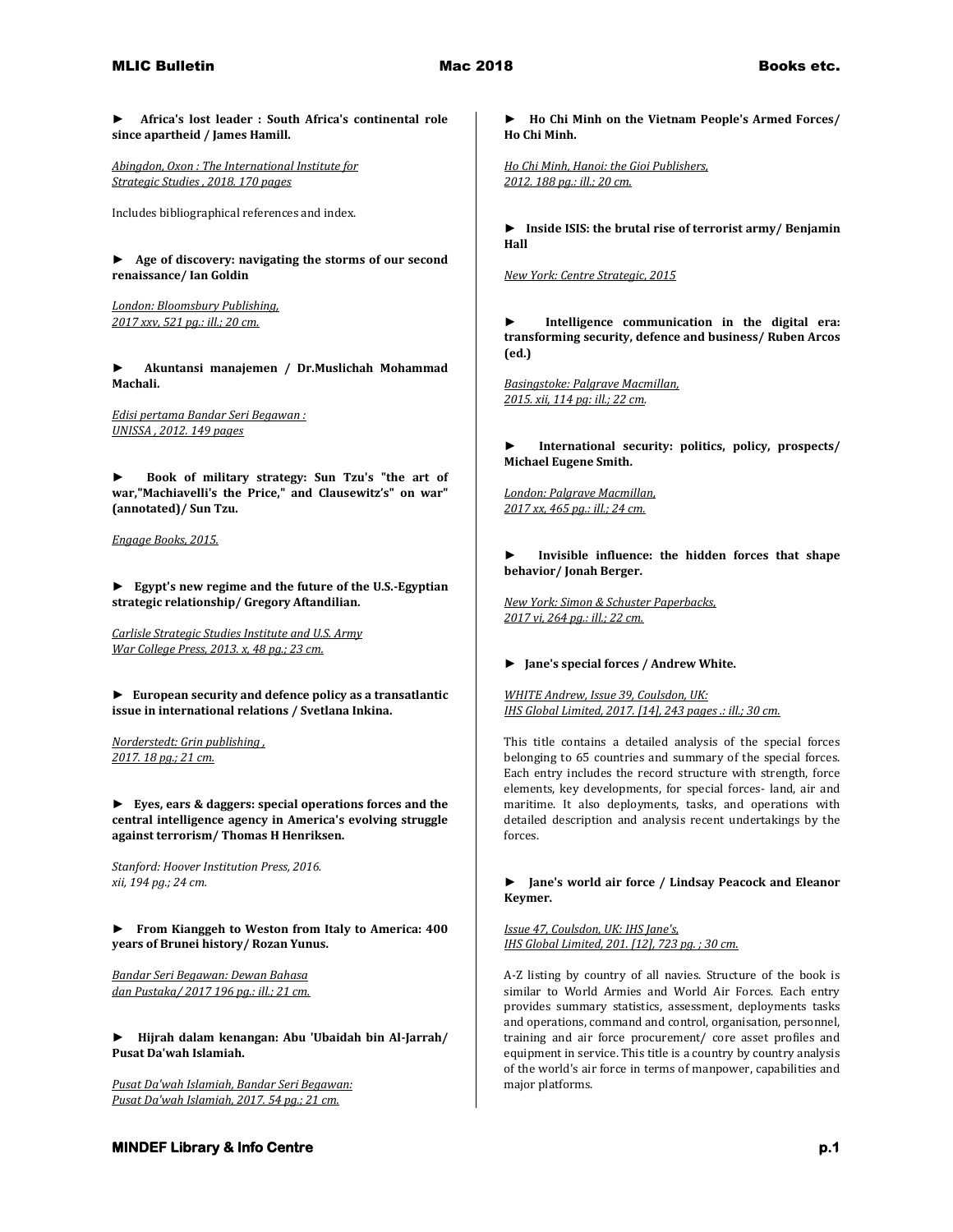## **► Jane's world defence industry / Guy Anderson, Charles**

*Forrester, Jon Grevatt & Andrew MacDonald. Issue 42, Coulsdon UK : Jane's Information Group, 2018 [16] : 668 pages ; illustrations ; 30 cm*

COVERAGE AND ARRANGEMENT: Aims to provide and assessment of the significance , corporate capabilities, organisational structure and current commercial performance of what are perceived as the most significant high-profile players in the international market for defence equipment and systems. Divided into regional sections: Africa and the Middle East; East Asia; South West Asia and ASEAN; East and Central Europe; West Europe; North America; and Latin America. Provides a commentary briefly giving an overview of current dominant issues for each region. Each region is further subdivided into separate countries within which key companies are listed in alphabetical order.

**► Kajian tempoh haid terkini di Negara Brunei Darussalam/ Mas Nooraini Haji Mohiddin.**

*Bandar Seri Begawan: Universiti Islam Sultan Sharif Ali, 2017. xxiv, 290 pg.: ill.(some col.); 25 cm.* 

**► Kepedulian masyarakat Brunei terhadap bacaan surah al-fatihah / Ahmad bin Ahmad bin Mu'ammar bin Al'Araby** 

*Cherchel ; penterjemah: Shohibuddin Haji Laming. Bandar Seri Begawan : UNISSA Press , 2017. xxvi , 149 pages* 

**► Kumpulan Titah Kebawah Duli Yang Maha Mulia Paduka Seri Baginda Sultan dan Yang Di Pertuan Negara Brunei Darussalam 2009**

*Brunei. Jabatan Penerangan, Jabatan Perdana Menteri Brunei : Jabatan Perdana Menteri, 2013, 98 p.* 

**► Kumpulan Titah Kebawah Duli Yang Maha Mulia Paduka Seri Baginda Sultan dan Yang Di Pertuan Negara Brunei Darussalam 2010**

*Brunei. Jabatan Penerangan, Jabatan Perdana Menteri Brunei : Jabatan Perdana Menteri, 2013, 94 p.* 

**► Majlis konvokesyen 2017/ Universiti Teknologi Brunei Universiti Teknologi Brunei**

*Bandar Seri Begawan: Univeristi Teknologi Brunei, [2017] 118 pg.: col. ill.; 25 cm.* 

**► Mega tech: technology in 2050/ Daniel Franklin (ed.)**

*New York: The Economist Books, 2017. ix, 242 pg. : ill.; 21 cm.* 

**► Melestari pendidikan islam di Negara Brunei Darussalam/ Haji Norarfan bin Haji Zainal.**

*Bandar Seri Begawan: Universiti Islam Sultan Sharif Ali, 2015. vi, 163 pg.; 23 cm.*

## **► Modern mentoring/ Randy Emelo**

*Merrifield: Amer Soc for Training, 2015 iii, 215 pg.: ill.; 20 cm.* 

**► Navy SEAL art of war : leadership lessons from the world's most elite fighting force / Rob Roy**

*New York : Crown , 2015. xvi, 203 pg.; 21 cm.* 

**► New Jersey: a military history: the third state of the union/ Joseph G Bilby**

*Yardley: Westholme Publishing, 2017. x, 291 pg.: ill.; 23 cm.* 

**► Propaganda, power and persuasion: from world war I to wikileaks/ David Welch(ed.)**

*London: I B Tauris, 2015. xiv, 257 pg.: ill.; 22 cm.* 

**► Russia's counterinsurgency in North Caucasus: performance and consequences/ Ariel Cohen.**

*Carlisle: Strategic Studies Institute and U.S. Army War College, 2014, x, 98 pg.; 23 cm.* 

**► Social media and social movements: the transformation of communication patterns/ Baris Coban**

*Lanham: Lexington Books, 2017. xix, 252 pg.; 21 cm.* 

**► Social media as surveillance: rethinking visibility in a converging world/ Daniel Trottier**

*Farnham: Ashgate, 2015 213 pg.; 23 cm.* 

**► Struggle for sea power: a naval history of the American revolution/ Sam Willis.**

*New York: W W Norton, Sam Willis. xxxiv, 572 pg.: ill.(some col.), maps; 24 cm.*